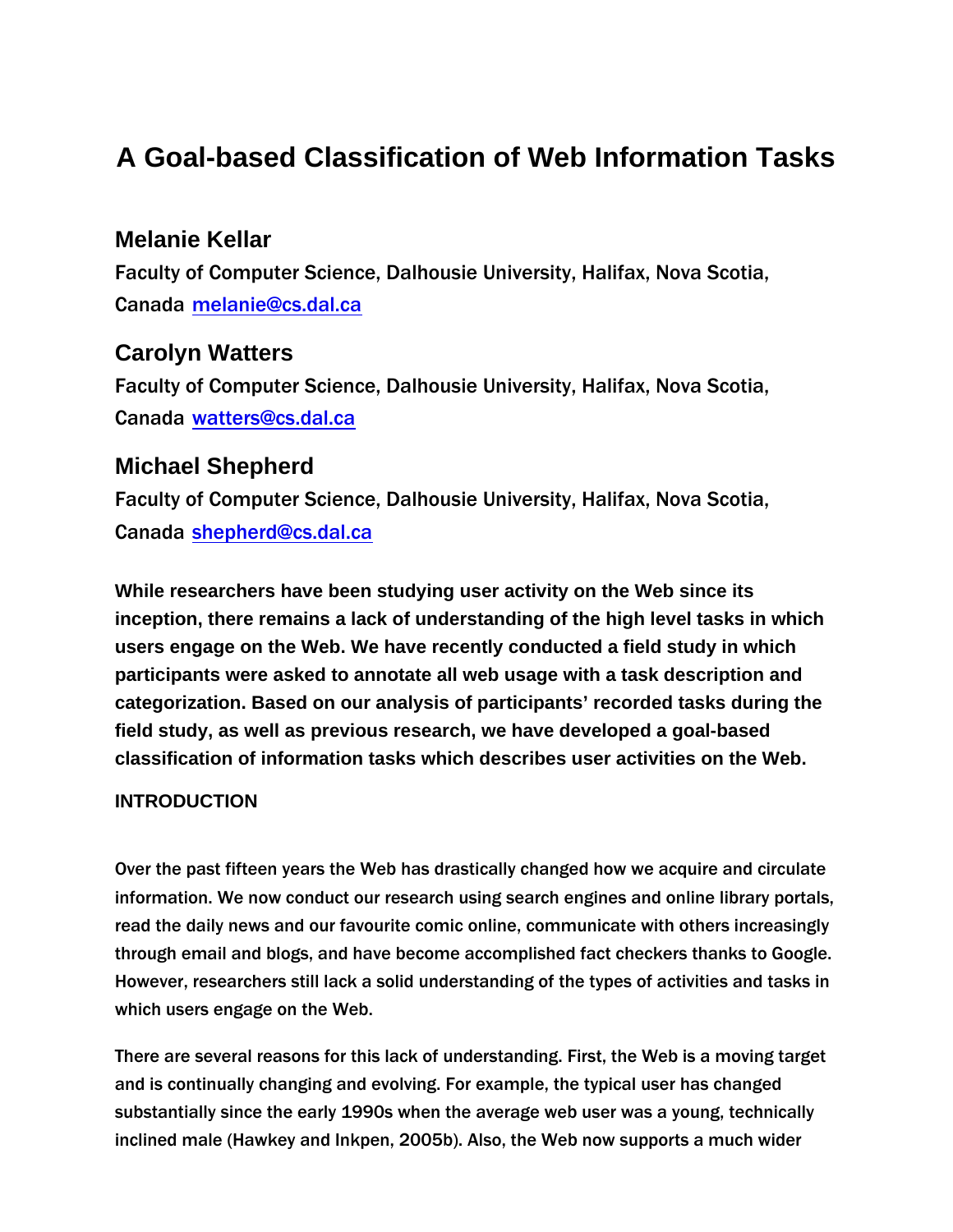range of activities and uses. Examples include the increase in web-based email; new sophisticated web-based travel and map applications; and the popularity of online support and blog communities. Therefore, models and frameworks developed in the 1990s need to be continually validated against the current state of the Web.

Second, collecting rich and detailed user data on the Web can be very difficult from a methodological standpoint. While research conducted in the field provides a more realistic picture of users' natural behaviour on the Web, it is difficult to carry out because there is a lack of appropriate tools for collecting both contextual information (e.g., user task) and detailed web browser interactions (Fenstermacher and Ginsburg, 2003; Hawkey and Inkpen, 2005b). Alternatively, laboratory research is somewhat easier to conduct from a methodological standpoint but can impede a user's natural behaviour as the tasks are often contrived and users do not typically have access to their usual web browsers and tools.

Third, user behaviour on the Web is varied and complex. The diverse and dynamic nature of the Web means that users are engaging in a wide variety of tasks and activities and this range of activity varies across users and populations. There is evidence to suggest that users' search behaviour may differ between home and work environments (Rieh, 2003). Individual differences between users may play a role in users' navigation styles (Herder and Juvina, 2004). Cognitive differences (Ford, Wilson, Foster, Ellis and Spink, 2000), as well as domain knowledge and web experience (Hölscher and Strube, 2000), may play a role in a user's information seeking behaviour. All of these factors make it difficult to compare the behaviour of participants and to generalize results to communities of web users.

Researchers who want to characterize user activity on the Web often look to models of information seeking (Ellis, 1989; Marchionini, 1995; Choo, Detlor and Turnbull, 2000). While these models provide good characterizations of users' information seeking activities, there are a number of activities undertaken by users on the Web that are not described by these models. There are also variations among the different models and theories that can make it difficult to choose an appropriate characterization.

In this paper we have conducted an in-depth exploration of the higher-level tasks in which users engage in on the Web, using data collected during a week-long field study (Kellar, Watters and Shepherd, 2006). Throughout the study, participants used a custom built web browser that logged all of their interactions on the Web (including the use of web browser navigation mechanisms, browser functions, and URLs visited). Participants also annotated all web usage with task information using an electronic diary format. Annotations consisted of a short task description as well as a categorization of the task according to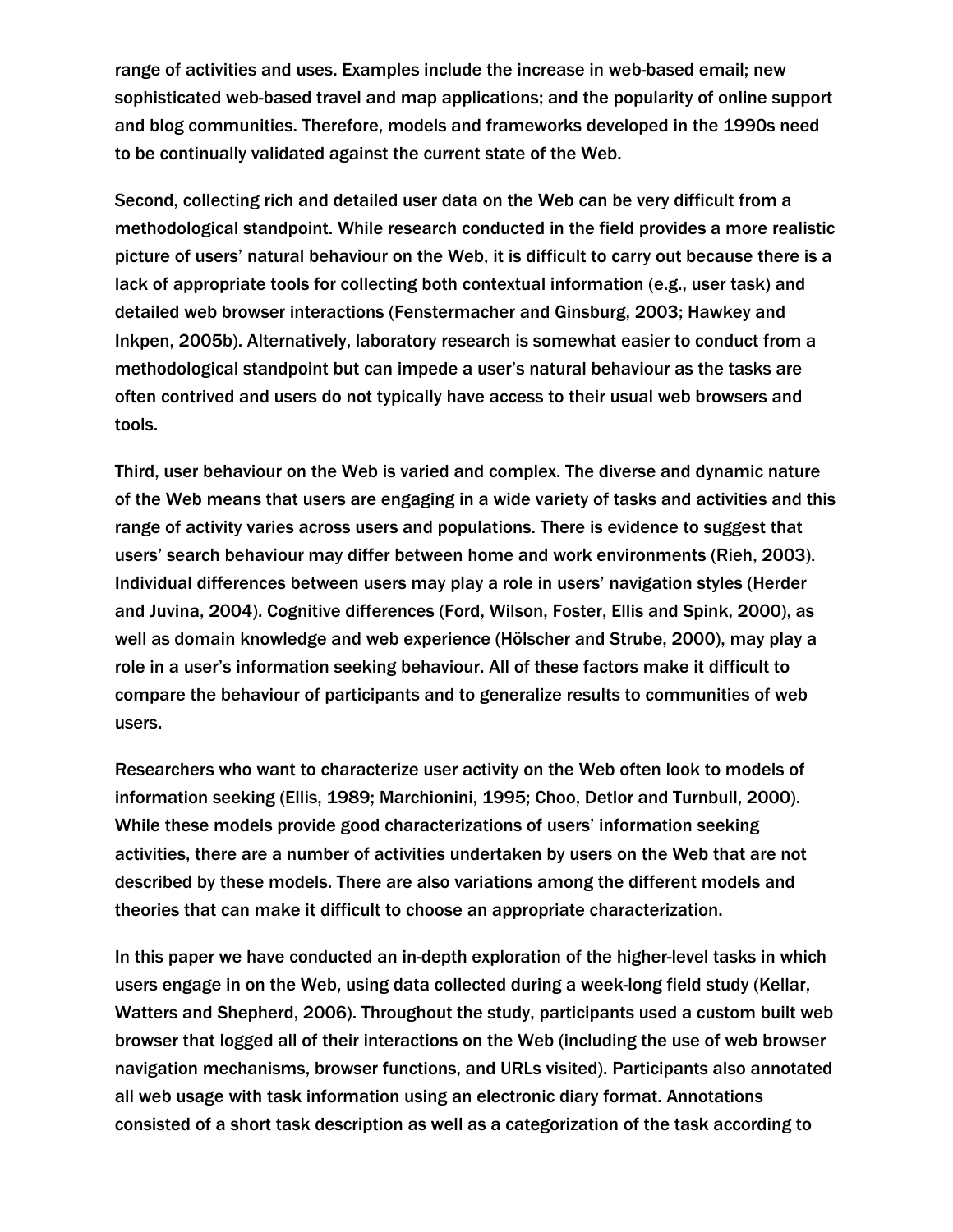the following schema: Fact Finding, Information Gathering, Browsing, Transactions, and Other.

The primary contribution of this paper is a new high-level classification of users' activities on the Web according to their web information goals. This classification is based on observations during the field study as well as earlier models and frameworks (Choo, Detlor and Turnbull, 2000; Morrison, Pirolli and Card, 2001; Sellen, Murphy and Shaw, 2002). In the next section, we provide an overview of the related work. We then describe the development of the task categorization used in this study, followed by a description of the methodology used during the field study. The results section presents our observations of participants' web activities during the field study. Finally, we introduce the web information task classification and conclude with a summary of our future work.

### **RELATED WORK**

In this section we review relevant theories and models of information seeking as well as studies of user behaviour on the Web.

*Theories and Models of Information Seeking*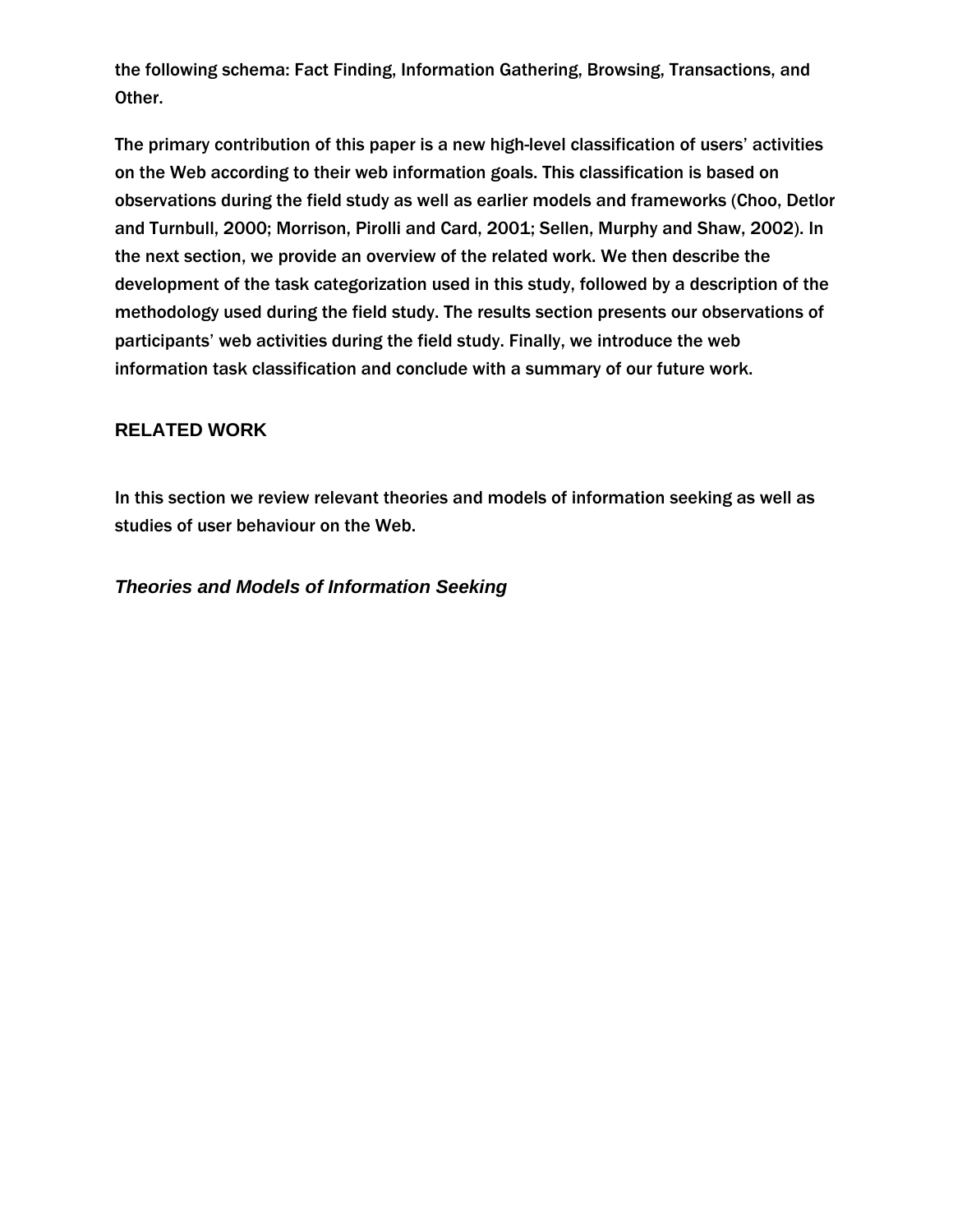A large number of information seeking models and theories exist that attempt to help us understand how users satisfy their information needs. Much of users' activity on the Web is related to a need for information; therefore, models of information seeking behaviour have been used to classify users' web-based tasks. We focus on a subset of the common user centred models of information seeking.

Belkin's (1980) model of information seeking is based on anomalous states of knowledge (ASK), which occur when the information seeking problem is not well defined and users must iterate on their queries and requests before they can be adequately expressed. Ellis (1989) initially developed a behavioural model of information seeking that consisted of six activities: starting, chaining, browsing, differentiating, monitoring, extracting. Two more activities, verifying and ending, were later added by Ellis, Cox, and Hall (1993). Meho and Tibbo (2003) further extended Ellis' model to support web-based information seeking through three additional activities: accessing, networking, and information managing.

Kuhlthau's (1991) model of the information search process is in some ways similar to Ellis' (1989) model of information seeking but also incorporates feelings, thoughts, and actions. The model consists of six stages of information seeking: initiation, selection, exploration, formulation, collection, and presentation.

Marchionini's (1995) model of information seeking describes a series of subprocesses. The subprocesses consist of recognizing the information problem, understanding the problem, choosing a search system, formulating a query, executing the search, examining the results, extracting the relevant information, and deciding to stop/reflect/iterate upon the search process. This model was developed in the context of electronic document environments.

Wilson and Walsh's (1996) model of information behaviour differs from many of the previous models by suggesting more high-level information seeking search processes: passive attention, passive search, active search, and ongoing search. Passive attention occurs when information is obtained without being actively sought such as while listening to the radio or television. Passive search is the serendipitous acquisition of information through search. Active search occurs when information is actively being sought through explicit searches. Ongoing search occurs when occasional searching is carried out to expand or update previously found information.

While the previously presented models of information seeking have been very useful in understanding information seeking behaviour, they cannot be used to characterize all tasks in which users engage on the Web. Examples include serendipitous browsing tasks,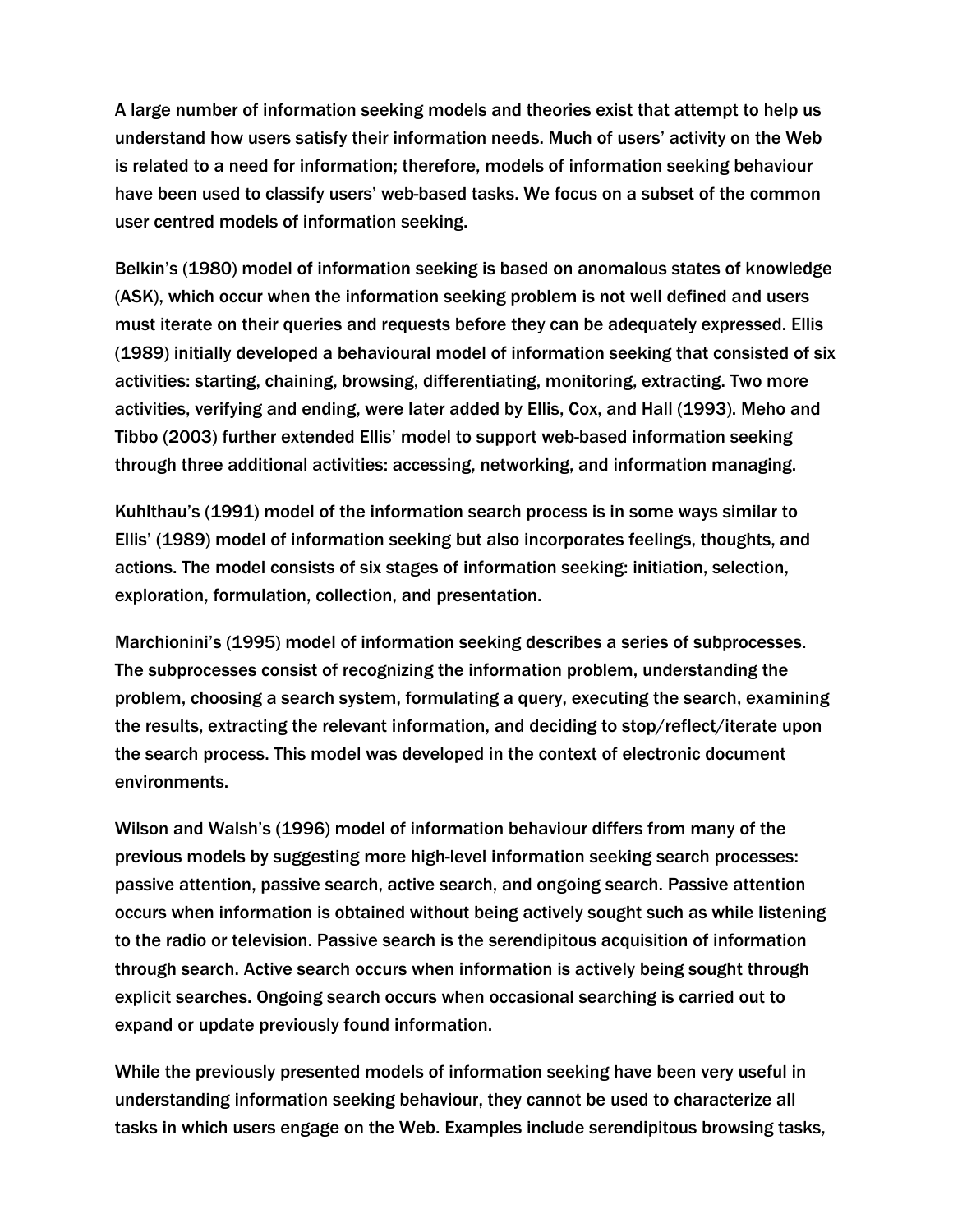fact re-checking, news reading, or online transactions (such as email or banking).

### *Web-based Information Seeking*

Other studies have examined general user behaviour on the Web. In one of the first studies of web usage, Catledge and Pitkow (1995) classified user strategies into three categories: serendipitous, general purpose, and searcher. Pitkow and Kehoe (1996) reported five main uses of the Web from the fourth GVU WWW survey: browsing, entertainment, work, shopping, and other uses. They also noted that the activities had remained fairly consistent since the second study.

|                   |                                      |                                    | Table 1                              |                                     |
|-------------------|--------------------------------------|------------------------------------|--------------------------------------|-------------------------------------|
|                   | Choo et al.(2000)                    | <b>Morrison</b><br>et<br>al.(2001) | <b>Sellen et al.(2002)</b>           | Rozanski et<br>al.(2002)            |
| 1                 | Informal search                      | <b>Find</b>                        | <b>Finding</b>                       | <b>Just The</b><br>Facts/Quickies   |
| 2                 | <b>Formal Search</b>                 | <b>Collect</b>                     | <b>Information Gathering</b>         | Information<br>Please/SingleMission |
| 3                 | <b>Undirected Viewing</b>            | <b>Explore</b>                     | <b>Browsing</b>                      | Surfing/Loitering                   |
| $\vert$ 4 $\vert$ | <b>ConditionedViewing Monitoring</b> |                                    | N/A                                  | Do It Again                         |
| 5                 | N/A                                  | N/A                                | TransactingCommunicatingHousekeeping | N/A                                 |

Choo, Detlor, and Turnbull (2000) studied critical incidents of information seeking on the Web among 34 knowledge workers. Using interviews, questionnaires, and data logging over a two week period, significant episodes of information seeking were characterized as undirected viewing, conditioned viewing, informal search, and formal search. This characterization was partially based upon both Ellis' (1989) model and Wilson and Walsh's (1996) model of information seeking.

Morrison, Pirolli, and Card (2001) studied significant web actions through 2188 responses to the 10th WWW user survey. Participants were asked to describe a recent episode in which they found information on the Web that led to a significant decision or action. The participants reported four main goals: collect, find, explore, and monitor.

Sellen, Murphy, and Shaw (2002) studied the web activities of 24 knowledge workers over two days. Participants were interviewed in front of their of web history at the end of the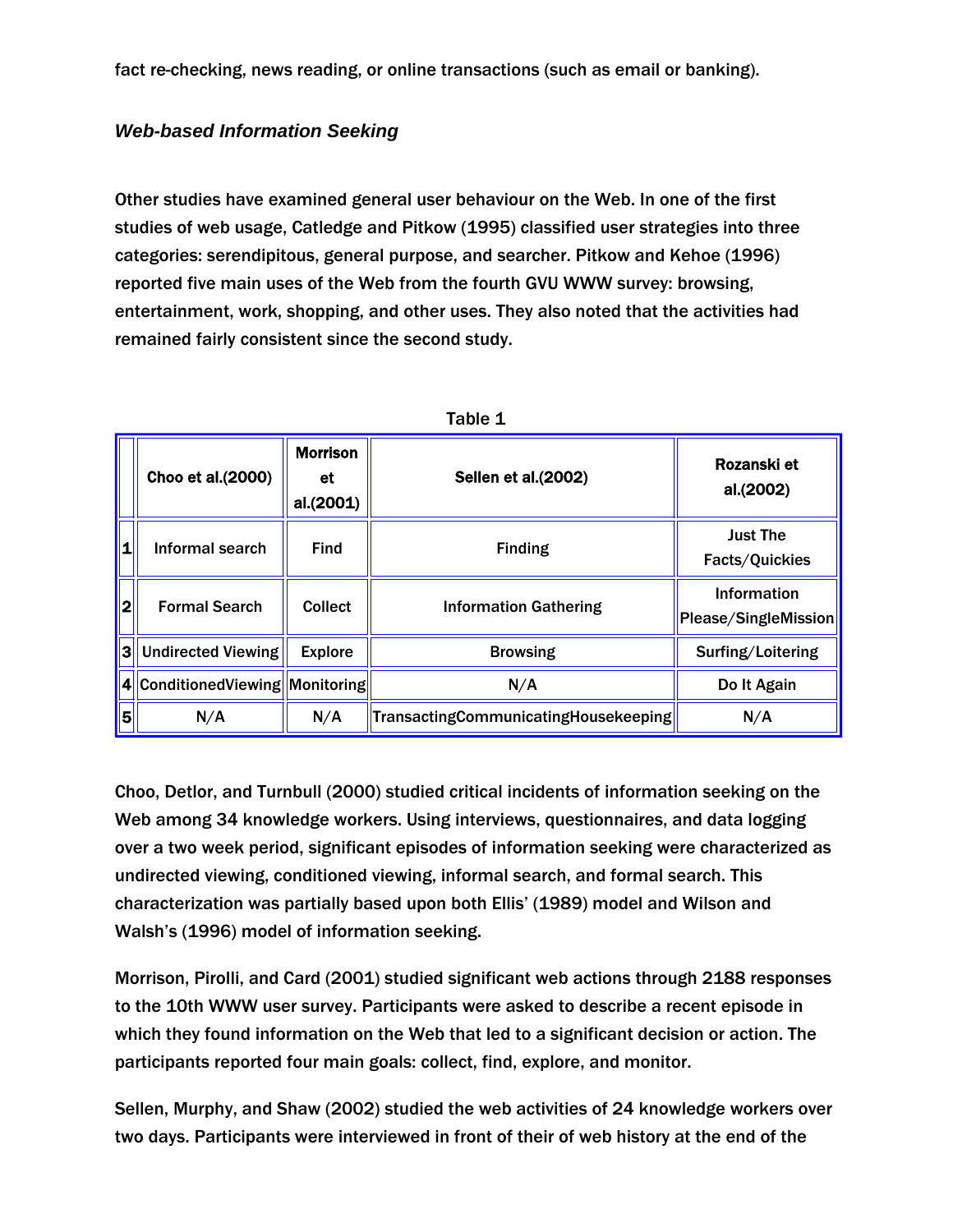second day and described the different activities in which they engaged. Activities were classified into six main categories: finding, information gathering, browsing, transacting, communicating, and housekeeping.

Finally, Rozanski, Bollman, and Lipman (2001) reported seven main web usage occasions: quickies, just the facts, single mission, do it again, loitering, information please, and surfing. This work was conducted from a commercial standpoint since the focus of their work was for marketing purposes.

Although these studies differed in methodology and research goals, there are strong similarities among the resultant categorizations (shown in Table 1). The first is the short answer or informal search, including fact finding and simple lookup. In this category the goal of the user is to retrieve some short, specific information, possibly on one page. The second category, the formal search, is the more traditional bibliographic search in which the user's goal is to collect enough information on a topic to write a report or make a decision. This may require multiple pages and overlapping data for confirmation or alternate views on the topic. The third category is the ludic notion of browsing, where the user is engaged in serendipitous information seeking. The fourth category is monitoring, which includes repeated visits to one or more web pages to monitor or check for dynamic information. As can be seen in Table 1, monitoring is not always included as a distinct information seeking task. The fifth category consists of the remaining web tasks studied by Sellen, Murphy and Shaw (2002) which consist of non information seeking tasks such as transacting (e.g., online transactions), communicating (e.g., chat rooms and discussion boards), and housekeeping (e.g., maintaining web pages).

Based on these previous works, we developed an initial task categorization consisting of the following tasks: Fact Finding, Information Gathering, Browsing, and Monitoring. However, before beginning the week long field study we needed to verify that the categories reflected most of the tasks in which users now engage on the Web while at the same time remaining easy to understand and relatively distinct. In the next section, we describe how we iterated on this initial task categorization through a pilot study and focus group

#### **TASK CATEGORIZATIONS**

This section describes the methodologies and findings from the pilot study and focus group.

#### *Pilot Study*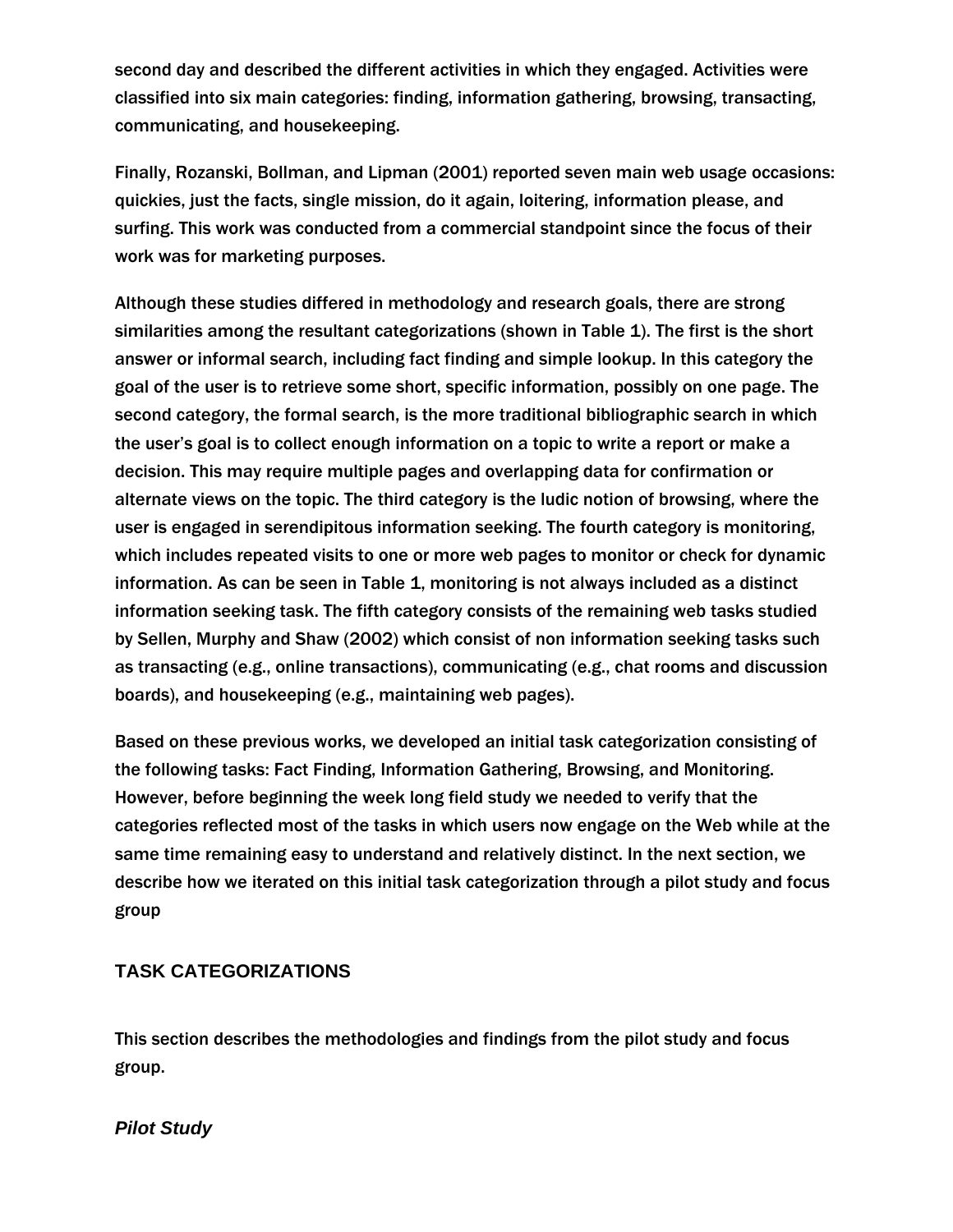In preparation for the field study, a four day pilot was conducted with six participants who were all recruited from within our research lab at Dalhousie University. Participants were asked to use a custom web browser for all their web usage during the pilot, which logged all interactions with the browser (including URLs visited). Participants were also asked to categorize their web usage according to the following four categories: Fact Finding, Information Gathering, Monitoring, and Browsing. A fifth task of Other was provided for all other tasks that did not fit within the given schema. A fifteen minute training session was provided for all participants before beginning the pilot. Upon completion of the pilot study, participants completed a post-session questionnaire to explore their attitudes towards the logging software and the task categorization.

The goal of the pilot study was to evaluate how well participants were able to categorize their web usage. Overall, we found that participants struggled with the task of Monitoring. When revisiting websites, participants found it difficult to judge whether they were actually engaging in Monitoring. They found it difficult to distinguish Monitoring from "re-Fact Finding" or "re-Browsing". One example was reading online comics. A participant was unsure whether repeatedly reading the same comic strip was Browsing or Monitoring. It seems reasonable that the task could be categorized as either. In addition, we had not anticipated the high level of web-based email and other online transactions, which participants had tagged as Other. Therefore, a focus group was planned to further refine the task categorizations.

#### *Focus Group*

Ten participants from the Faculty of Computer Science (students and faculty) at Dalhousie University took part in a one hour informal focus group designed to help finalize an appropriate categorization of tasks for the field study. Participants had backgrounds in Web Behaviour, Human-Computer Interaction, and Information Science.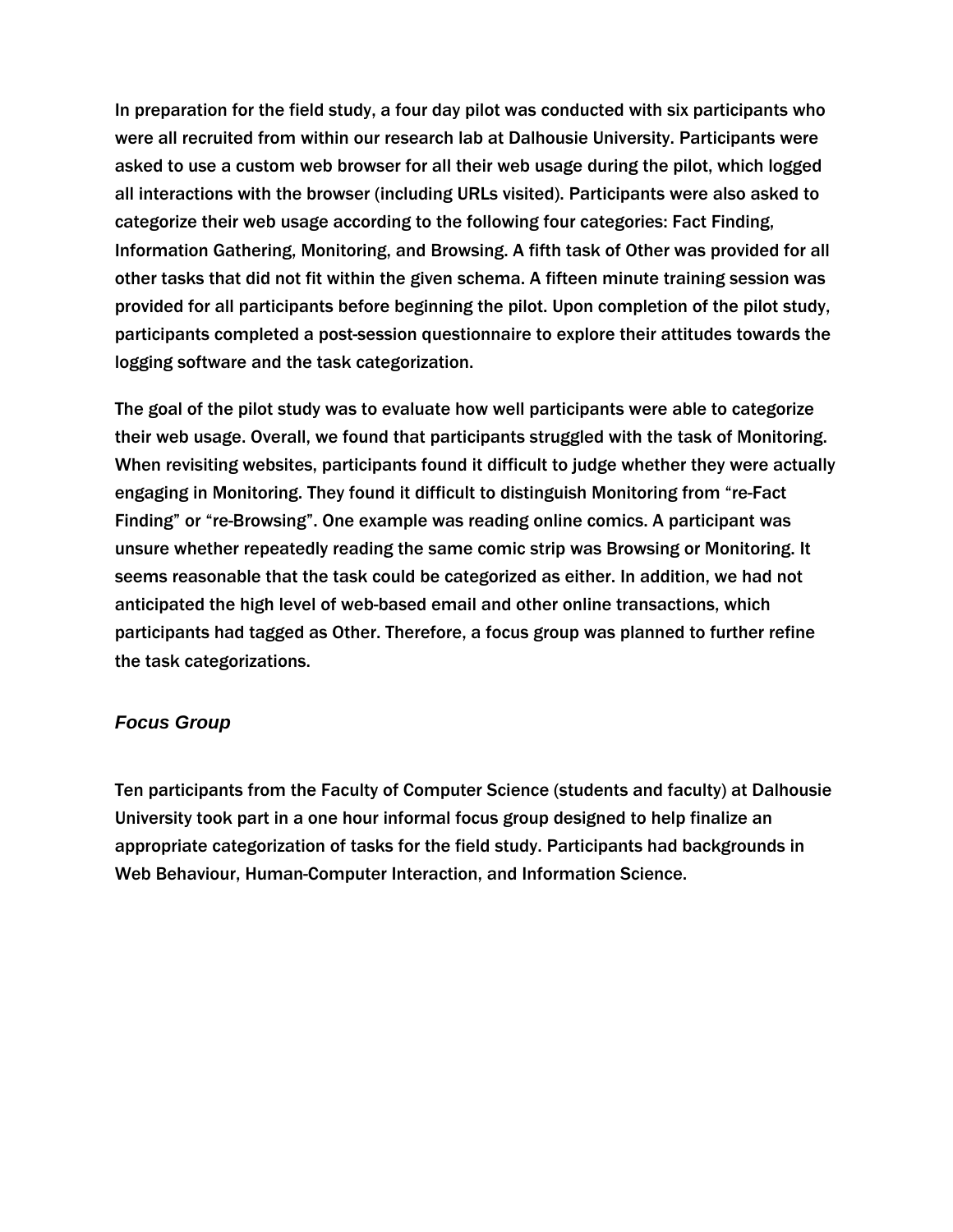| Looking for some<br>participatory design<br>references     | Looking for C#<br>reference material    |
|------------------------------------------------------------|-----------------------------------------|
| Looking for the<br>Superbowl score                         | Downloading a piece<br>of software      |
| Finding percentage of<br>population that is left<br>handed | Looking for a recipe<br>for pizza dough |
| Trying to find a<br>reviewer for a<br>conference paper     | Looking for things to<br>do in Paris    |

Figure 1. Cue cards, each containing a task description, were used to refine the tasks.

We selected forty task descriptions from the set of task descriptions collected during the pilot study to use during the focus group. Each task description was printed onto an index card and spread out on a large table (as shown in Figure 1). The participants were instructed to work together to organize the index cards into distinct groups based on the goal of the task printed on the card. None of the focus group participants were informed of the categories used in the pilot study or in previous literature.

During the hour long focus group, participants re-arranged the task groupings several times. The content and number of categories fluctuated continually during the course of the session. After much discussion among the participants, the categories began to stabilize and six final categories emerged (shown in Table 2). We labelled the categorizations produced by the focus group participants as: Looking for Specific Information, Information Gathering, Transactions & Communication, Routine & Hobby, Passing Time & Entertainment, and Monitoring.

The task categories that evolved out of this focus group were in fact very similar to the tasks reported in the literature. Based on the findings of our pilot, however, we suspected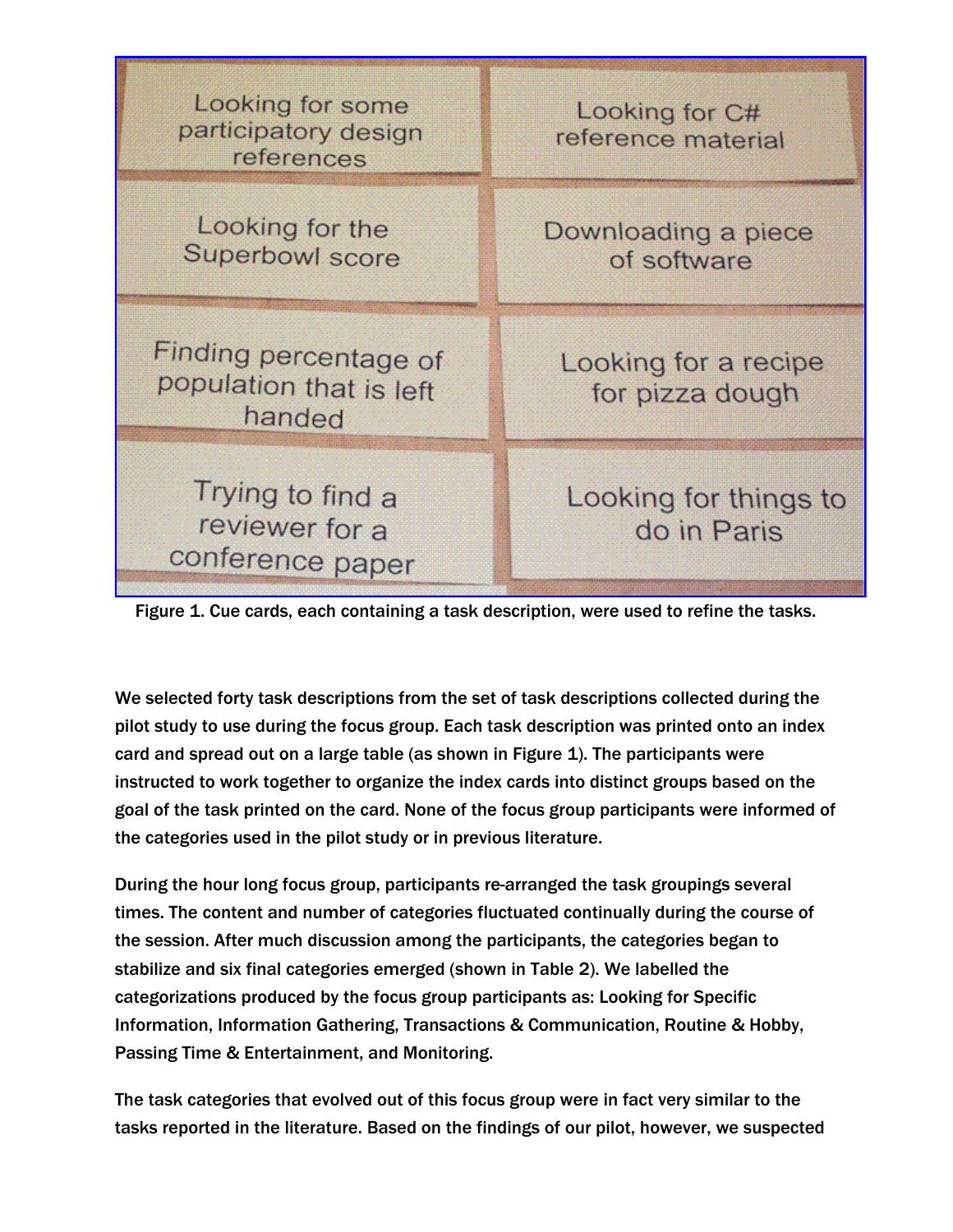that Monitoring may actually occur within several tasks and may be very difficult for participants to identify. Therefore, we decided to eliminate Monitoring from the categories and instead study Monitoring informally using the task descriptions provided by the participants. We also merged the categories Passing Time & Entertainment and Routine & Hobby into a single category (Browsing) as it was difficult to clearly articulate the distinction between these two categories as they are both serendipitous in nature and lack specific goals. The resulting task categories, shown in Figure 2, were: Fact Finding, Browsing, Information Gathering, Transactions. A category of Other was again provided for the tasks that did not fit within the given schema. For the ensuing field study, the following task descriptions were provided to participants:

| <b>Task</b>                                                                     | <b>Examples</b>                                                                                                                                                                                                                                             |  |
|---------------------------------------------------------------------------------|-------------------------------------------------------------------------------------------------------------------------------------------------------------------------------------------------------------------------------------------------------------|--|
| <b>Looking for Specific</b>                                                     | Location of a conference workshopFinding percentage of the                                                                                                                                                                                                  |  |
| <b>Information</b>                                                              | population that is left handed                                                                                                                                                                                                                              |  |
| <b>Passing Time &amp;</b><br><b>Entertainment</b>                               | <b>Random SurfingJust browsing EBay</b>                                                                                                                                                                                                                     |  |
| <b>Transactions &amp;</b><br><b>Communication</b>                               | <b>Checking my emailOnline banking</b>                                                                                                                                                                                                                      |  |
| <b>Information Gathering</b>                                                    | Trying to find a reviewer to review a conference paperLooking for<br>references on a topic                                                                                                                                                                  |  |
| <b>Routine &amp; Hobby</b>                                                      | Reading my favourite comicReading blogs                                                                                                                                                                                                                     |  |
| <b>Monitoring</b>                                                               | Checking to see if a project page is up to date Looking up the prices<br>of my stocks                                                                                                                                                                       |  |
| <b>Fact Finding</b><br><b>Information Gathering</b><br>Transactions<br>Browsing | $\blacktriangleright$ Looking for Specific Information<br>$\blacktriangleright$ Information Gathering<br>$\blacktriangleright$ Transactions & Communications<br>$\blacktriangleright$ Routine & Hobby<br>$\blacktriangleright$ Passing Time & Entertainment |  |
|                                                                                 | E1200000 O                                                                                                                                                                                                                                                  |  |

| able |  |
|------|--|
|------|--|

Figure 2

Fact Finding: A task in which you are looking for specific facts or pieces of information. These are usually short lived tasks that are completed over a single session because either you find the answer or you do not. Examples include looking for tomorrow's weather, a pizza dough recipe, or printer drivers for your printer.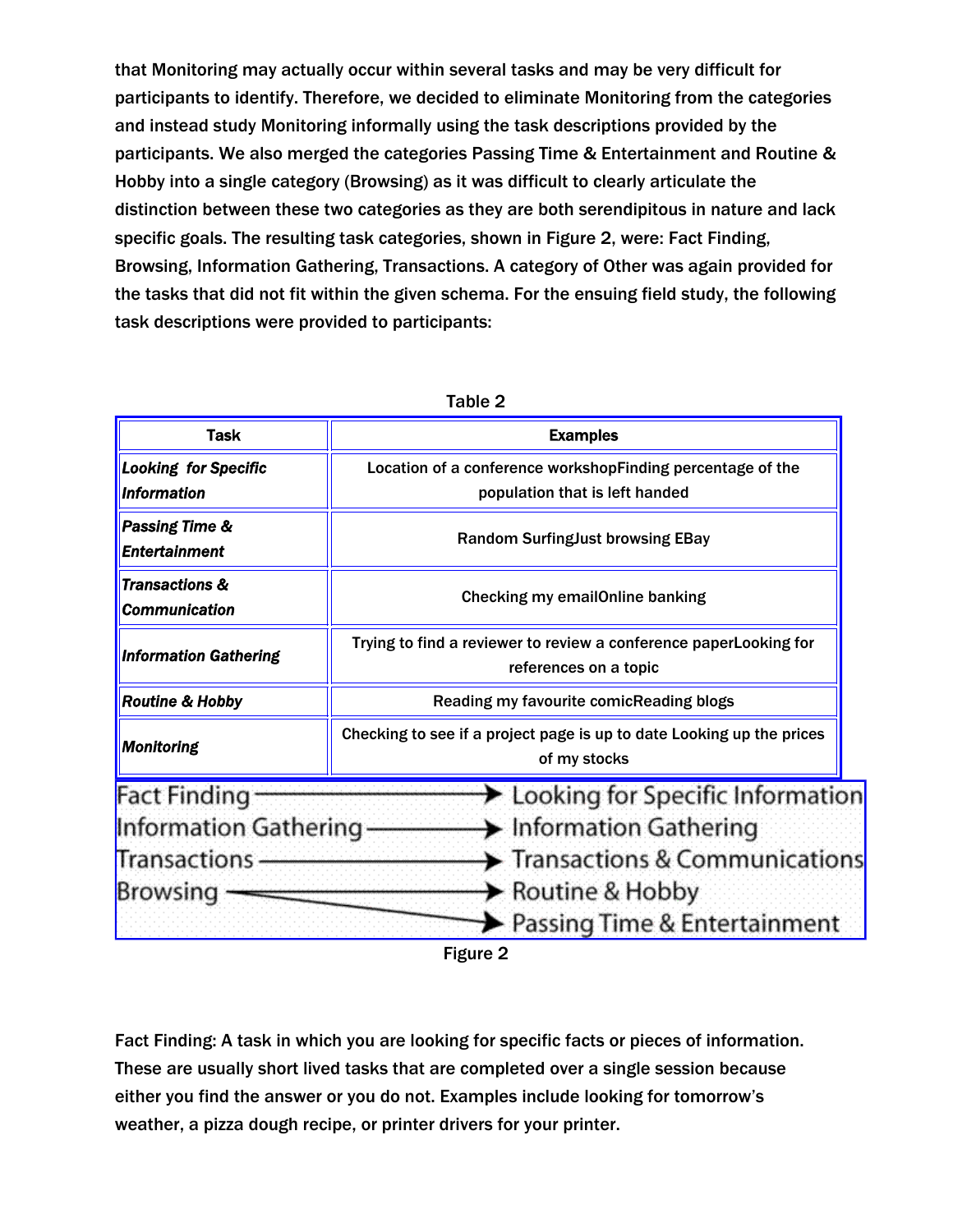Information Gathering: A task that involves the collection of information, often from multiple sources. This type of task can take place over a single day or may stretch out over several days. Unlike Fact Finding, you do not always know when you have completed the task and there is no one specific answer. Examples include building a bibliography for a research paper, researching different car models when buying a new car, or planning an upcoming vacation.

Browsing: A serendipitous task where you may visit web pages with no specific goal in mind. You may allow yourself to take part for a pre-determined period of time (e.g., I have 20 minutes before my meeting). This type of task is your classic "web browsing", with no specific goal in mind other than entertainment or to "see what's new". Sometimes this is done as part of a daily routine. Examples include reading the news, your favourite comic, or a friend's blog.

Transactions: Tasks in which you are performing an online action. Often, a username/password is associated with the transaction. Examples include web-based email, banking, or posting to a message board.

Other: Tasks which do not fit within any of the predefined categories.

## **METHODOLOGY**

This section presents the methodological details of the field study.

#### *Sample Population and Procedure*

Twenty-one university students from Dalhousie University took part in a one week field study in March, 2005. Although 23 participants were recruited, only data for 21 participants was analyzed. One of the original participants did not finish the study and another participant's data was unusable because the task descriptions were incomplete and inconsistent. Laptop users were targeted so that we could capture most of their web usage on a single machine and because it facilitated installation of the custom software. Also, since the web browser used during the study was a clone of Microsoft Internet Explorer (IE), participants were required to be current users of IE.

The academic background of the participants was divided among Computer Science (11/21), Health Informatics (2/21), Business (4/21), Economics (2/21), Kinesiology  $(1/21)$ , and Arts  $(1/21)$ . Participants were also from both the graduate and undergraduate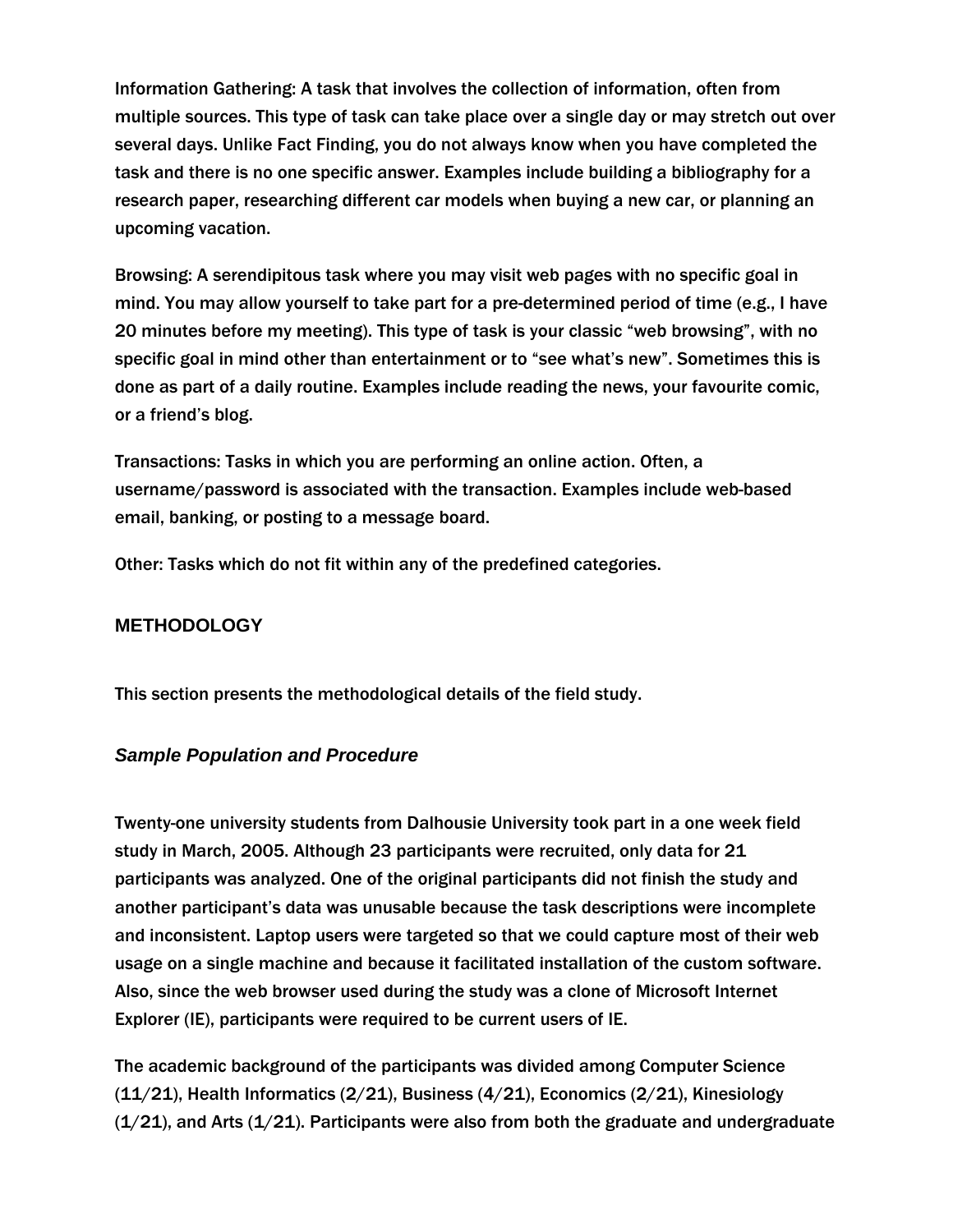communities: Computer Science (7 grad/4 undergrad), Health Informatics (2 grad), Business (4 grad), Economics (2 grad), Kinesiology (1 undergrad), and Arts (1 undergrad). The median age group category of the participants was 20-29 and the gender was almost evenly split with 11 males and 10 female participants. The median category of web usage reported by the participants was between 30-39 hours of web usage a week. Although Computer Science students are typically considered to be more highly technical, all participants were experienced web users.

On the first day of the study, each participant met with the researcher administering the study for a one hour session in which a custom web browser and electronic diary were installed on the participant's laptop. The custom web browser was configured with the same settings as the participant used in IE, such as auto-complete, the bookmarks toolbar and the Google toolbar. A demographic and web browser tools inventory questionnaires were administered at this time. The researcher then carefully described the different task categories and explained how to use both methods to record the task information. Participants then took part in a short training exercise in which they were required to complete several short information seeking tasks using both the toolbar and task diary methods of providing task information. Finally, participants were given printouts of the task definitions (which were also available online) and instructions for the study tools. After a one week period, participants returned to meet with the same researcher. The software was uninstalled from the participant's laptop and all logging data was copied on a backup disk and then deleted. Participants completed a final post-study questionnaire and were paid \$25 for their participation in the study.

#### *Data Collection*

During the course of the study we captured participants' web usage, task information, and questionnaire data. Capturing a detailed picture of participants' web usage can be difficult. We explored several commercial and academic software logging tools, however none of the standard logging solutions met all our needs. Therefore, we built a custom web browser (shown in Figure 3a) in C# using the browser control function provided by Microsoft .Net. The custom browser mimicked the appearance of IE, the functionality (including a Google search toolbar), and logged all usage. All history and bookmark files were shared between IE and the custom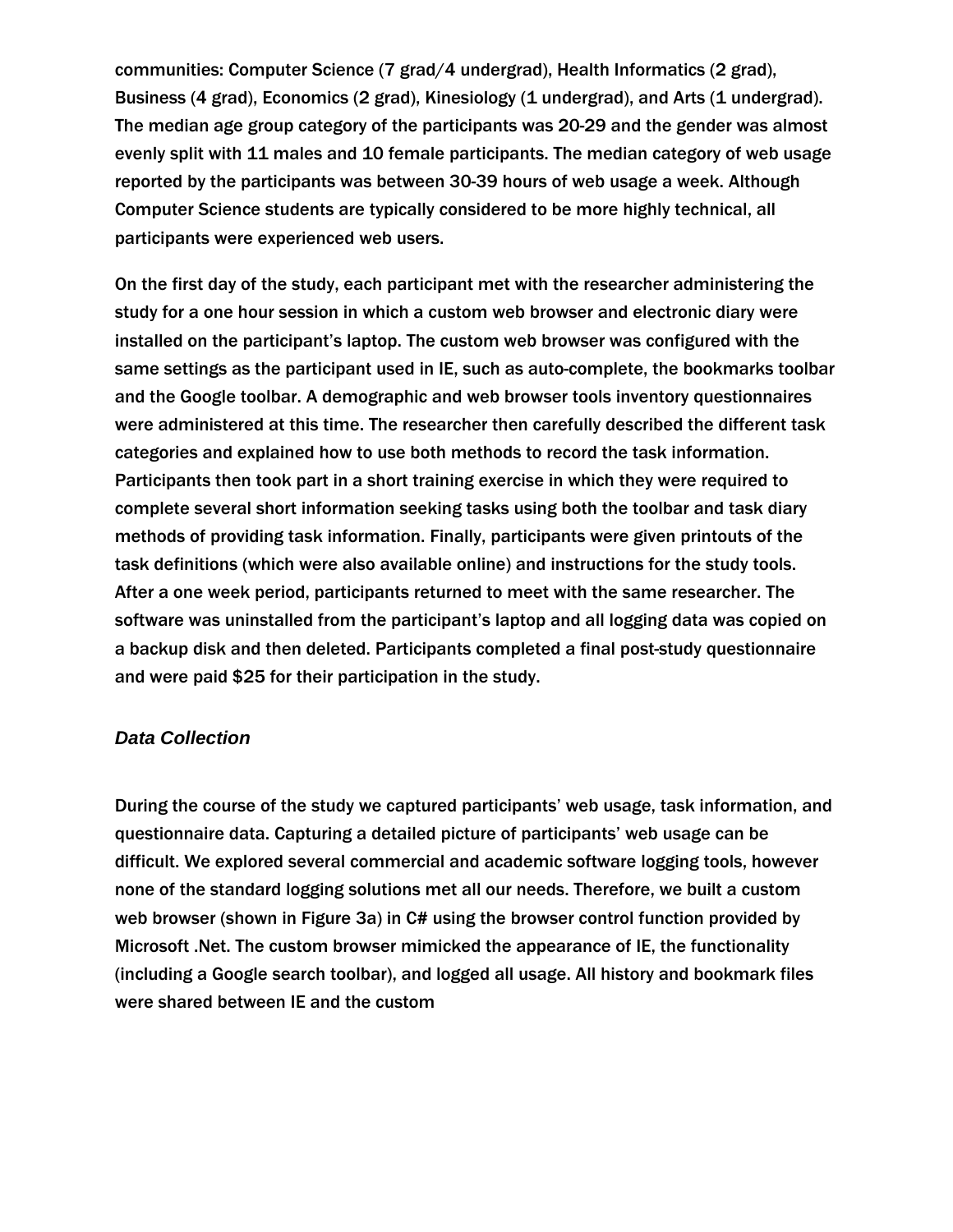

Figure 3. The custom web browser (a) was built to mimic IE and provided a task toolbar (b) for participants to record their task information in real-time. Participations could also use the task diary (c) to record their task information at the end of each day.

web browser, meaning that on the first day of the study, participants had full access to their recent history data and did not need to create new (or import) bookmarks. It was of critical importance that participants used a familiar web browser, with all of their usual tools and this was reflected in the design of the custom web browser.

Participants were asked to categorize all web usage according to the task categories described in the previous section, as well as to provide a short textual description of the task (e.g., "reading the news", "looking for an email address"). Based on the results of the pilot study, where user preference was evenly split, participants were given the option to provide their task information in real-time using a toolbar built into the custom web browser (shown in Figure 3b) or at the end of the day using a task diary (shown in Figure 3c). Alternatively, participants could use a combination of both tools.

Participants who preferred the toolbar method were instructed to fill in task information at the beginning of a new task. Participants who preferred to the use the task diary to assign task information were instructed to do so at the end of each day. The task diary, similar to the approach used by Hawkey and Inkpen (2005a) to collect privacy information, allowed participants to assign task information to multiple URLs at once. In an effort to encourage users to work on the Web as they normally would, all participants could use the task diary to delete URLs in which they were uncomfortable sharing with the researchers involved in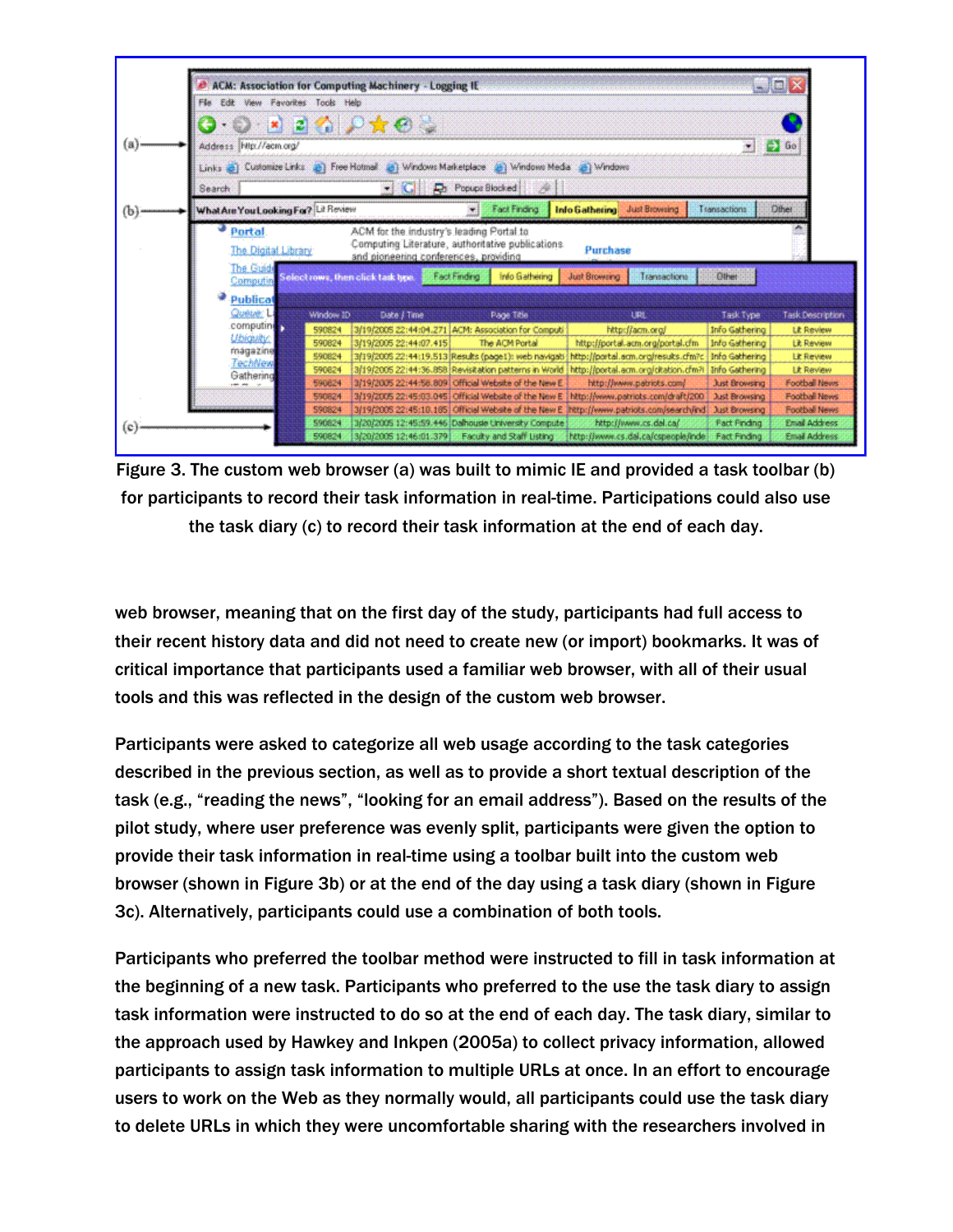the study. Regardless of the method used to collect task information, each URL visited was associated with a task categorization and description. This information was recorded in a log file in the following format: window id, date & time, page title, URL, task categorization, and task description. A more detailed discussion of the data collection techniques can be found in (Kellar, Watters and Shepherd, 2005).

Participants completed three separate questionnaires over the course of the study. During the pre-study session, a demographic questionnaire was used to collect participants' demographic information and current web usage. An inventory questionnaire of the web browser tools used was also completed by participants during the pre-study session. Upon completion of the study, participants completed a post-study questionnaire which examined any difficulties they encountered during the study.

Upon completion of the study and before analysis of the data, a single researcher manually reviewed all participants' data. Occasionally, we encountered instances where the task information did not appear to match the URLs recorded. In many cases, participants had forgotten to update their task information as they switched to a new task. Only in cases where the behaviour was habitual and obvious did the researcher alter the task information. In all other cases, the participants were contacted in order to clarify the task information.

#### **RESULTS**

Earlier analysis of data from this field study examined differences in the use of web browser navigation mechanisms across information seeking task sessions (Kellar, Watters and Shepherd, 2006). The focus of this paper is the exploration of the types of tasks in which users engaged in during the week long field study

Task sessions were defined as a period of continuous usage, annotated with the same task information, with no break greater than 25.5 minutes, similar to the approach used by Catledge and Pitkow (1995). In the case of Transactions, a new task was identified either using the 25.5 minute lapse in activity or an explicit session logout indicated by the existence of the "logout" string in a Transaction URL (e.g.,

http://www.mail.yahoo.com/logout ). Overall, participants recorded 1192 task sessions involving 13,498 pages over the week long study. The mean number of tasks completed per participant was 56.8 (median = 52,  $SD = 31.97$ ) with a range of 16 to 140 tasks. The breakdown of all tasks is shown in Figure 4. An overview of the proportion of repeated tasks, as well as the most commonly repeated tasks, is shown in Table 3.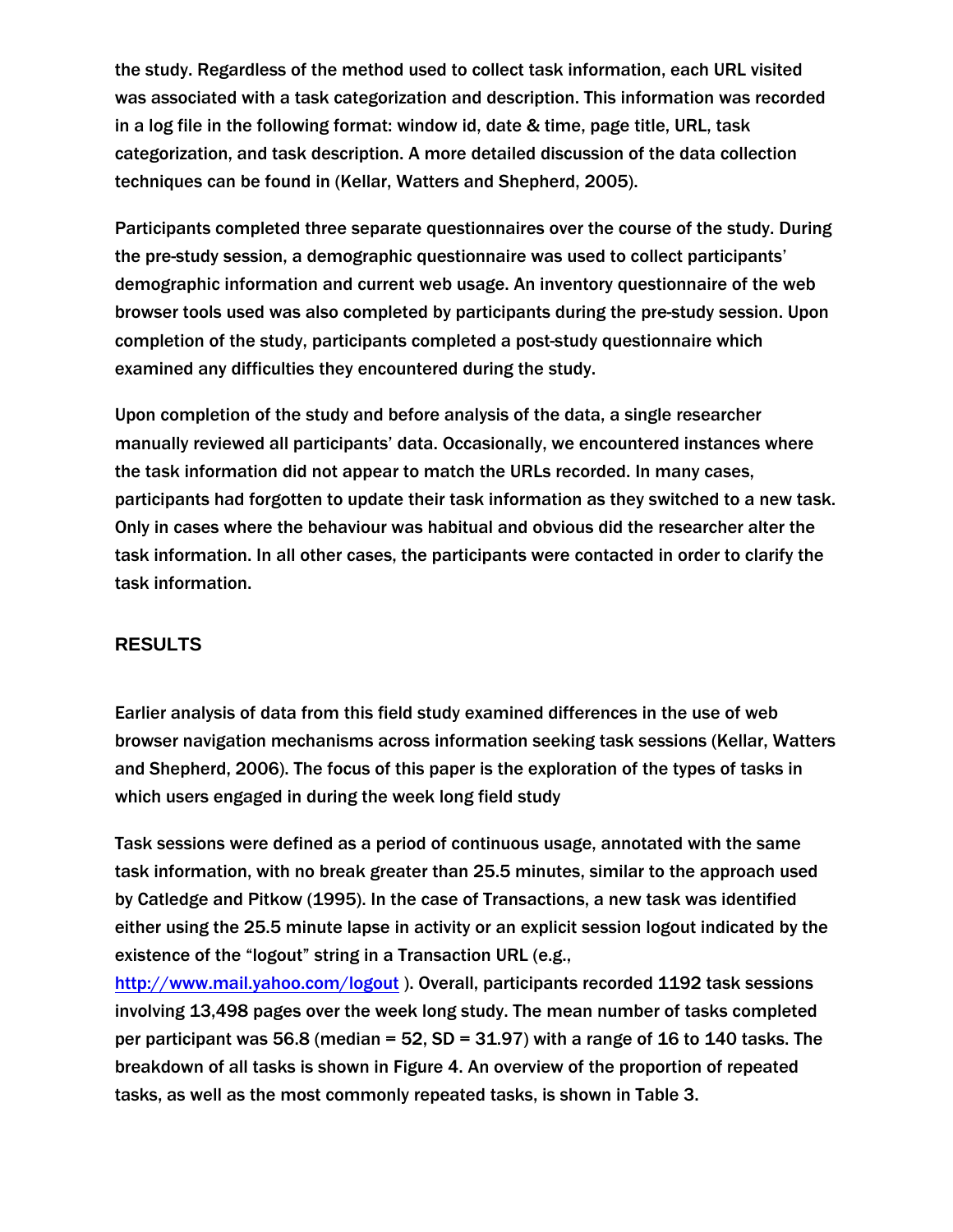

Figure 4. Breakdown of all tasks captured.

| Table 3. An overall breakdown of web use, the amount of repeated tasks, and the most |
|--------------------------------------------------------------------------------------|
| commonly intiated tasks.                                                             |

| <b>Fact Finding</b>                  | <b>Information Gathering</b>          |
|--------------------------------------|---------------------------------------|
| Looking, Searching, or Checking for: |                                       |
| A book in the library                | Looking, Researching, Information on: |
| A course mark                        | A new laptop                          |
| A file (for download)                | <b>Admissions information</b>         |
| A phone number                       | <b>Beer distribution</b>              |
| A recipe                             | <b>Breastfeeding</b>                  |
| A research paper                     | <b>Building a computer system</b>     |
| <b>An Email address</b>              | <b>Conferences</b>                    |
| <b>Assignment information</b>        | <b>Health Economics</b>               |
| <b>Bus schedule</b>                  | Help with a virus                     |
| <b>Definitions</b>                   | iPod prices                           |
| Directions to a restaurant           | <b>Job Searching</b>                  |
| Exam dates                           | Making a resume                       |
| Help with a game                     | Math tools on the Web                 |
| How to reference a memo              | New wireless card                     |
| How to tie a tie                     | Palm OS development                   |
| Java documentation                   | Papers on policy-based network        |
| Movie times                          | Renting a car                         |
| <b>Song lyrics</b>                   | <b>Risk analysis</b>                  |
| The average mass of a bullet         | <b>Summer school courses</b>          |
| Weather                              |                                       |
| <b>Browsing</b>                      | <b>Transactions</b>                   |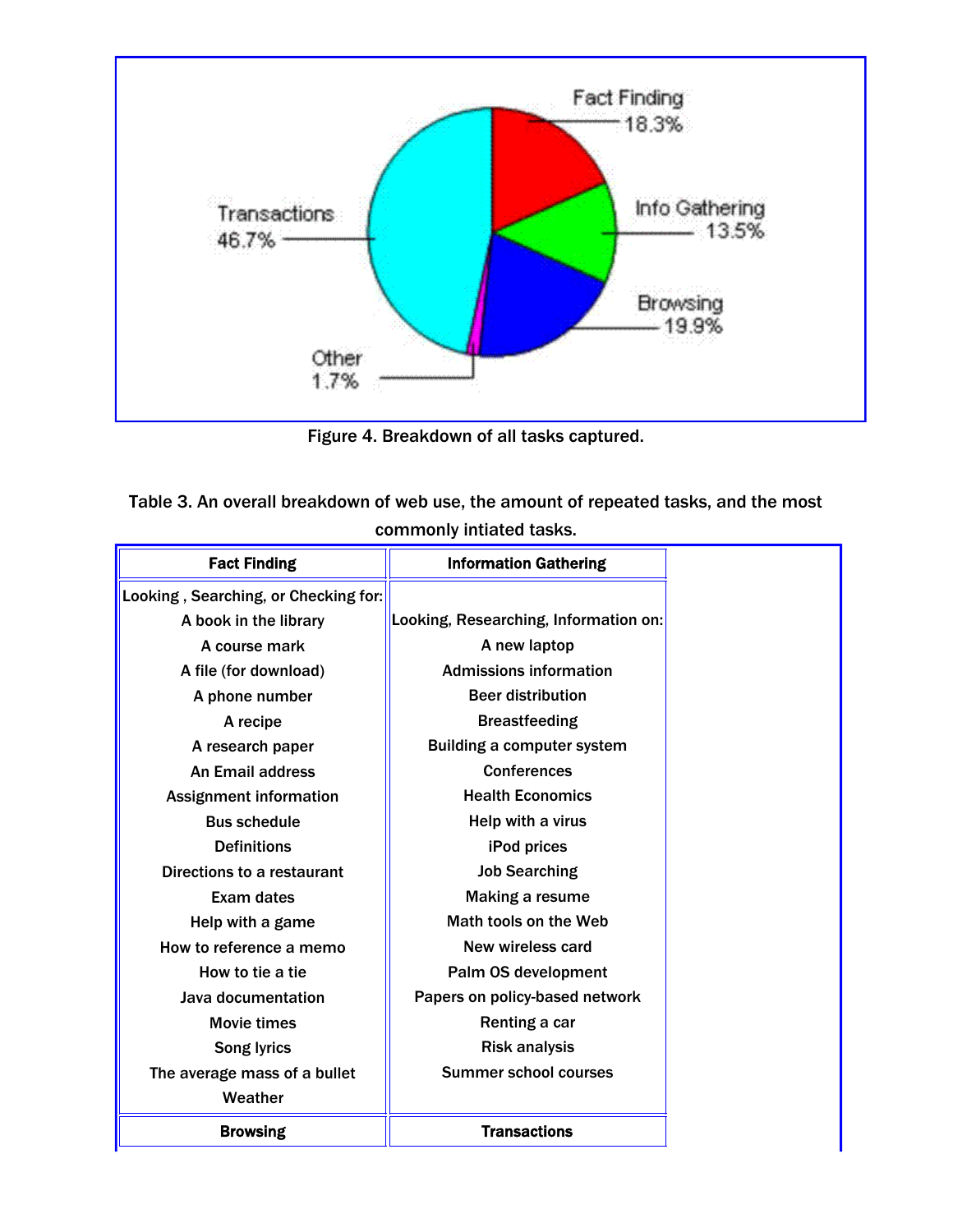| Looking for, Reading:    | Checking:                    |
|--------------------------|------------------------------|
| <b>Blogs</b>             | Applying for a credit card   |
| <b>Browsing website</b>  | <b>Banking</b>               |
| <b>Comics</b>            | <b>Blog</b>                  |
| Entertainment            | Changing profile information |
| Friend's Homepage        | Document delivery request    |
| <b>Gaming forum</b>      | Doing an online test         |
| Link received in email   | Email                        |
| Listening to music       | Logging diet and exercise    |
| <b>News</b>              | <b>Online accounts</b>       |
| <b>Movie trailers</b>    | <b>Online MSN</b>            |
| MP3s                     | Online shopping              |
| Updates on movie website | Sending a greeting           |
| <b>Wasting time</b>      | Taking part in a survey      |

*Fact Finding*

Fact Finding tasks accounted for 18.3% (218/1192) of all web usage. Looking for weather information appeared to be the most common Fact Finding task, accounting for 11.5% (25/218) of tasks in this category. Common Fact Finding tasks included looking for course or assignment related material, song lyrics, and specific software. Fact Finding tasks also appeared to be split between personal and school/work-related activities. Table 4 shows a subset of the Fact Finding tasks collected during the study.

Of the 218 Fact Finding tasks, we found that 55.5% (121/218) were repeated at least once. This category had the lowest proportion of repeated tasks. There appears to be three main reasons why Fact Finding tasks were repeated: monitoring, re-finding, and task variants. When monitoring, participants were looking for specific dynamic information, such as the current weather forecast, updated movie times, or the wining lotto numbers. When re-finding, participants were looking to return to a previously found piece of static information, such as bus schedules or exam dates. Task variants occurred when participants were looking for related pieces of specific information, such as looking for programming resources. One example of this was a participant who labelled two tasks "looking for Java documentation" where in one case he was looking for information on hash tables while in another case he was looking for Java documentation on substrings.

When participants described their Fact Finding tasks through the task diary, they often used terms such as "checking" (e.g., checking the weather), "finding" (e.g., finding a phone number), "looking" (e.g., looking for Win XP Pro upgrade), and "searching" (e.g., searching for a journal) for information. The ways in which participants describe their tasks also help to characterize the task itself. These terms and task descriptions reflect the specific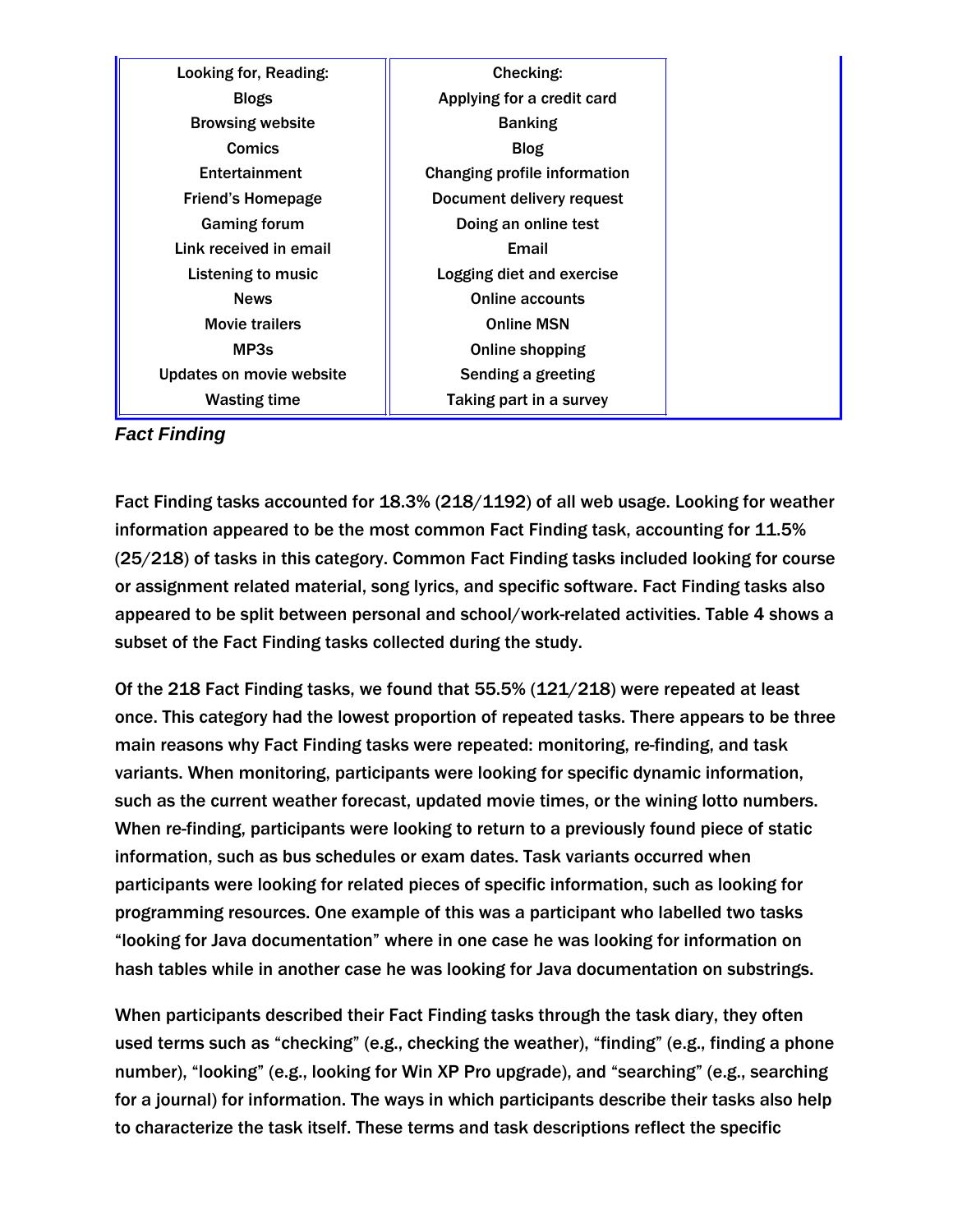search (finding, searching, looking) or sometimes monitoring (checking) nature of the task.

#### *Information Gathering*

Information Gathering tasks accounted for 13.4% (160/1192) of all web usage. There was no single representative task but common tasks included job hunting, course or project related research, researching a new purchase (such as a computer or iPod), and course/admissions information. Many of the Information Gathering tasks were related to technology concepts, which may be attributed to our particular sample population. Table 4 shows a subset of the Information Gathering tasks collected during the study.

For Information Gathering tasks, 58.8% (94/160) of tasks were repeated at least once. Information Gathering tasks appeared to be repeated because participants continued with their tasks at a later time. Since Information Gathering tasks tend to be longer in duration, they were often broken up over a day or even over several days. Among some participants, we saw Information Gathering tasks that stretched over as many as six days, such as a participant who was researching graduate school admission information.

Participants who completed Information Gathering tasks often used terms such as "finding" (e.g., finding information for a presentation), "information" (e.g., information for a project), "looking" (e.g., looking for a new laptop), "research" (e.g., risk analysis research), and "searching" (e.g., searching for iPod prices) to describe their task. While some of the terms used are common to Fact Finding task descriptions (finding, searching), terms such as information and research highlight the collection of information that takes place during information gathering tasks.

#### *Browsing*

Browsing tasks accounted for 19.9% (237/1192) of all web usage. Browsing tasks appeared to be related to entertainment or personal interests and consisted of news reading in 40.5% (96/237) of tasks in this category. Other common tasks included reading blogs, visiting gaming related sites, and reading music/TV/movie related web pages. Table 4 shows a subset of the Browsing tasks collected during the study.

Browsing tasks were highly repetitive as 84.4% (200/237) of tasks were repeated at least once. Browsing tasks were primarily habitual or monitoring tasks, such as checking the news or a friend's blog. We observed many participants who repeated the same Browsing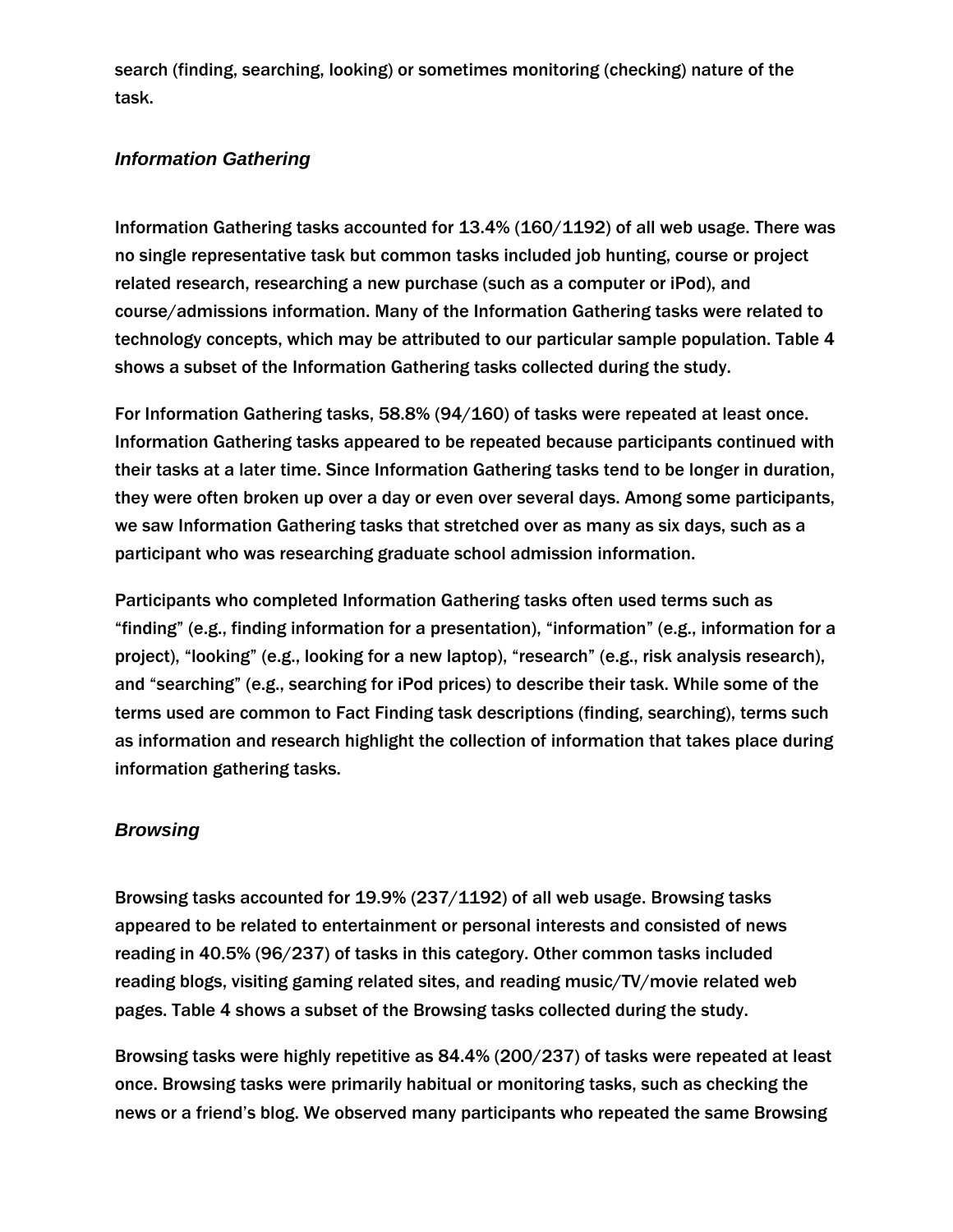tasks daily over the course of the study. Often, these were even completed in a habitual sequence. For instance, each morning a participant might read the news on CNN.com, followed by the sports news on ESPN.com, and then read their favourite comic on comics.com.

Participants often used the words "looking" (e.g., looking for a blog update) and "reading" (e.g., reading the news) to describe their Browsing tasks. Often when participants said they were "looking for" something during Browsing, it was in the context of browsing for a hobby or travel related interest.

### *Transactions*

Transactions were the most frequently recorded task, accounting for 46.7% (557/1192) of all web usage. Transactions were primarily made up of web-based email, accounting for 80.4% (448/557) of all Transactions and 37.6% of all web usage. Other types of Transactions recorded by our participants included online bill payments and blog/message board entries. Table 4 shows a subset of the Transactions tasks collected during the study.

We observed that tasks categorized as Transactions appeared to have two distinct goals. The first is the communication of information through email, blog updates, or postings to message boards. The second is the completion of online actions, such as online banking and shopping. This distinction mirrors the task categorization of Communication & Transactions that evolved out of the focus group.

#### *Other*

Finally, only a few tasks were categorized as Other and they accounted for 1.7% (20/1192) of all web usage. These were tasks such as viewing web pages during web page development.

#### **DISCUSSION**

#### *Classification of Web Information Tasks*

Based on the task data collected during the field study, as well as previous work (Ellis, 1989; Choo, Detlor and Turnbull, 2000; Morrison, Pirolli and Card, 2001; Sellen, Murphy and Shaw 2002), we have developed a classification of web information tasks (shown in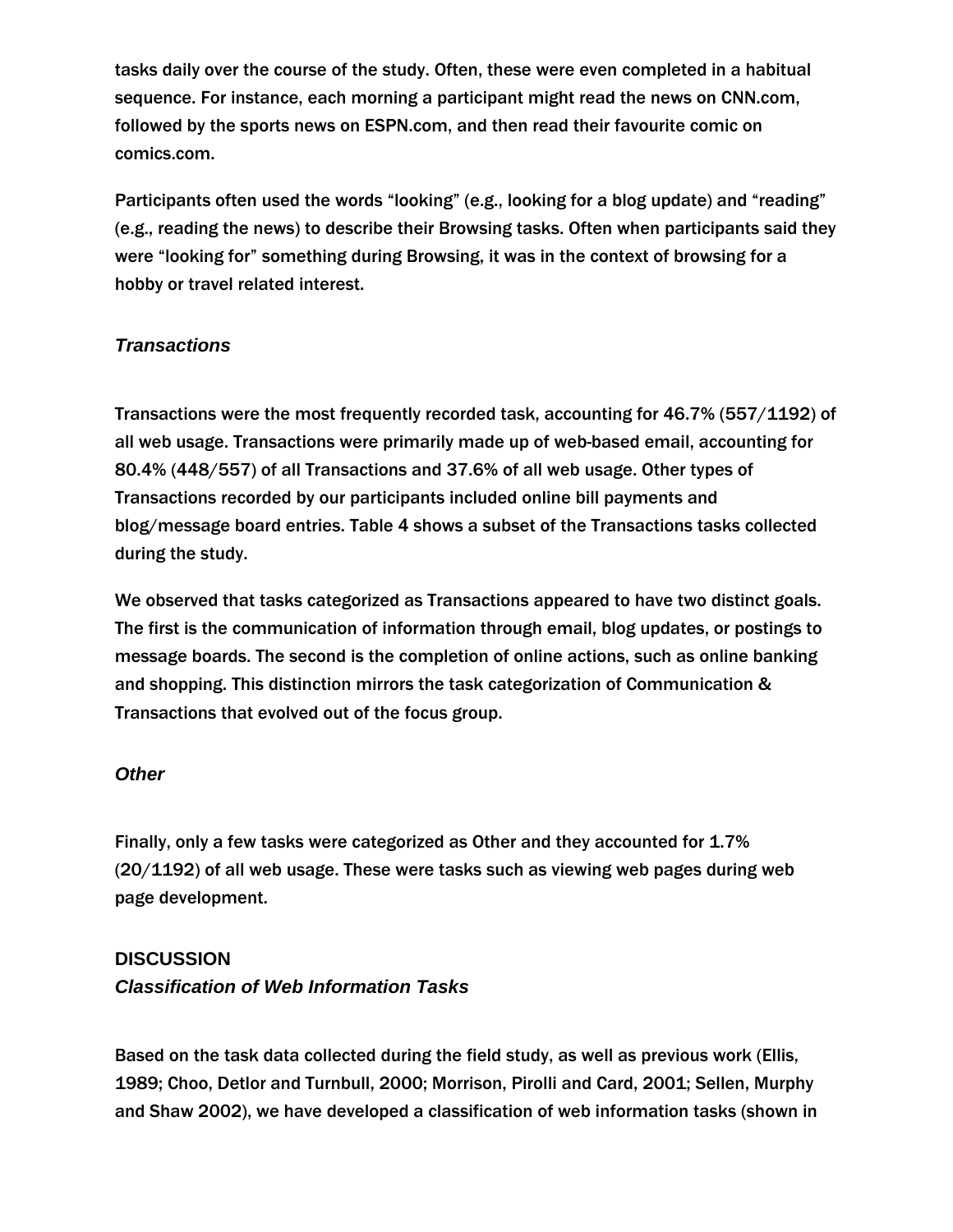Figure 5). The classification consists of three information goals: information seeking, information exchange, and information maintenance. Web information tasks consist of the set of tasks in which users engage on the Web that deal with some aspect of information, from acquisition, consumption, and distribution of information.

Information seeking tasks consist of Fact Finding, Information Gathering, and Browsing. These are tasks in which the user's goal is to change their state of knowledge (Marchionini, 1995). Fact Finding consists of tasks in which the goal is to find a specific piece of information. Information Gathering consists of tasks in which the goal is to collect information, often from multiple sources, in order to write a report, make a decision, or become more informed about a particular topic. Browsing consists of tasks in which there is no specific information goal in mind other than perhaps entertainment or to see what is new.

Information exchange tasks consist of Transactions and Communications. These are tasks in which the user's goal is to exchange information in a web-based setting. Transactions consist of tasks in which an online action takes place, such as banking or a web purchase. Communications consist of tasks that facilitate web-based communication, such as email, online bulletin boards, or web-based publishing such as blog postings.



Figure 5. The classification of web information tasks Information maintenance tasks are the tasks which were classified as Other by our participants and as "Housekeeping" by Sellen, Murphy, and Shaw (2002). Maintenance tasks generally consist of visits to web pages with the goal of maintaining web resources, such as to ensure that the content appears as they should, that links are working properly, as well as updates to user profiles.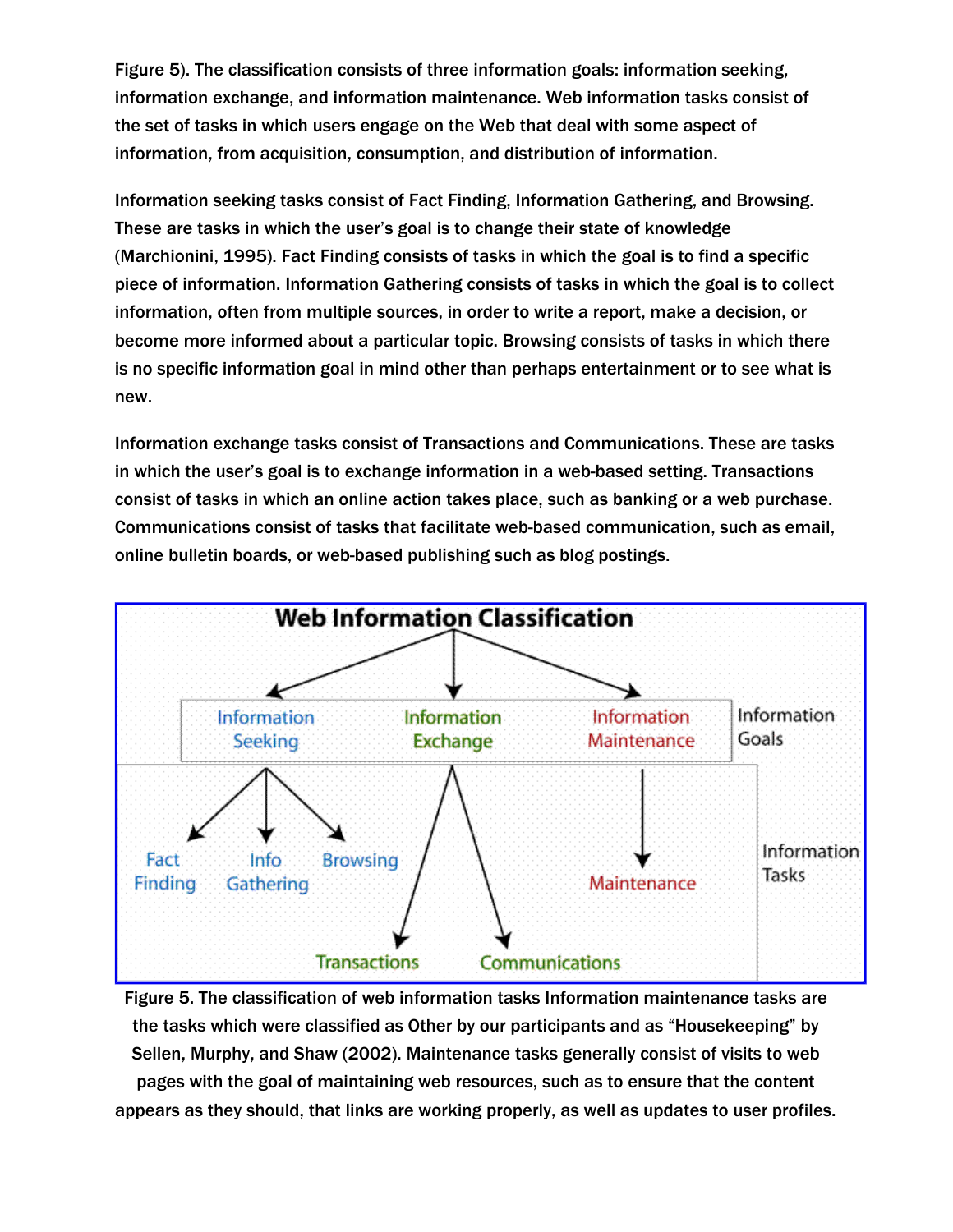Most tasks of this nature were observed during the field study when participants were updating or creating new web pages.

This classification has not been built to the exclusion of previous work, but instead has incorporated the components of many previous models and frameworks. In addition, this classification also encompasses other non-information seeking tasks. The collection of six tasks (Fact Finding, Information Gathering, Browsing, Communications, Transactions, and Maintenance) closely mirror the work of Sellen et al. (2002), although our research was conducted with a slightly different focus. Our classification expresses user activities in terms of web information goals and provides a validation of Sellen et al.'s previous framework. Whittaker, Terveen, and Nardi (2000) stated that researchers often tend to conduct a small number of pioneering studies within a task domain, with little or no future follow up by other researchers. Therefore, it is important that researchers continue to validate and iterate on previous studies of user activity on the Web.

#### *Monitoring*

One activity that warrants further investigation is Monitoring. We define Monitoring in the same way as previous work (Choo, Detlor and Turnbull, 2000; Morrison, Pirolli and Card, 2001), that is, as an activity that occurs when users return to previously visited pages in order to obtain updated or dynamic information. We were unable to closely study Monitoring because it was difficult to clearly categorize. This study simply gave us an informal view of Monitoring, with no details on what information was being monitored or the goal of the Monitoring activity.

Based on the observations collected during our research, we hypothesize that Monitoring occurs with differing frequency across many web information tasks. We observed high levels of Monitoring within Browsing and Transactions and lower levels within Fact Finding and Information Gathering tasks. However, as previously stated, the study was not designed to study Monitoring and therefore we did not collect a precise set of Monitoring data.

We also expect that the type of information being monitored is dependant upon the higher level web information task. That is, Monitoring within Fact Finding tasks deals with specific, fact oriented information. Information Gathering tasks deal with general, topics based information. Browsing tasks consist of serendipitous, less specific information while Communications consists primarily of email. We also do not anticipate a high level of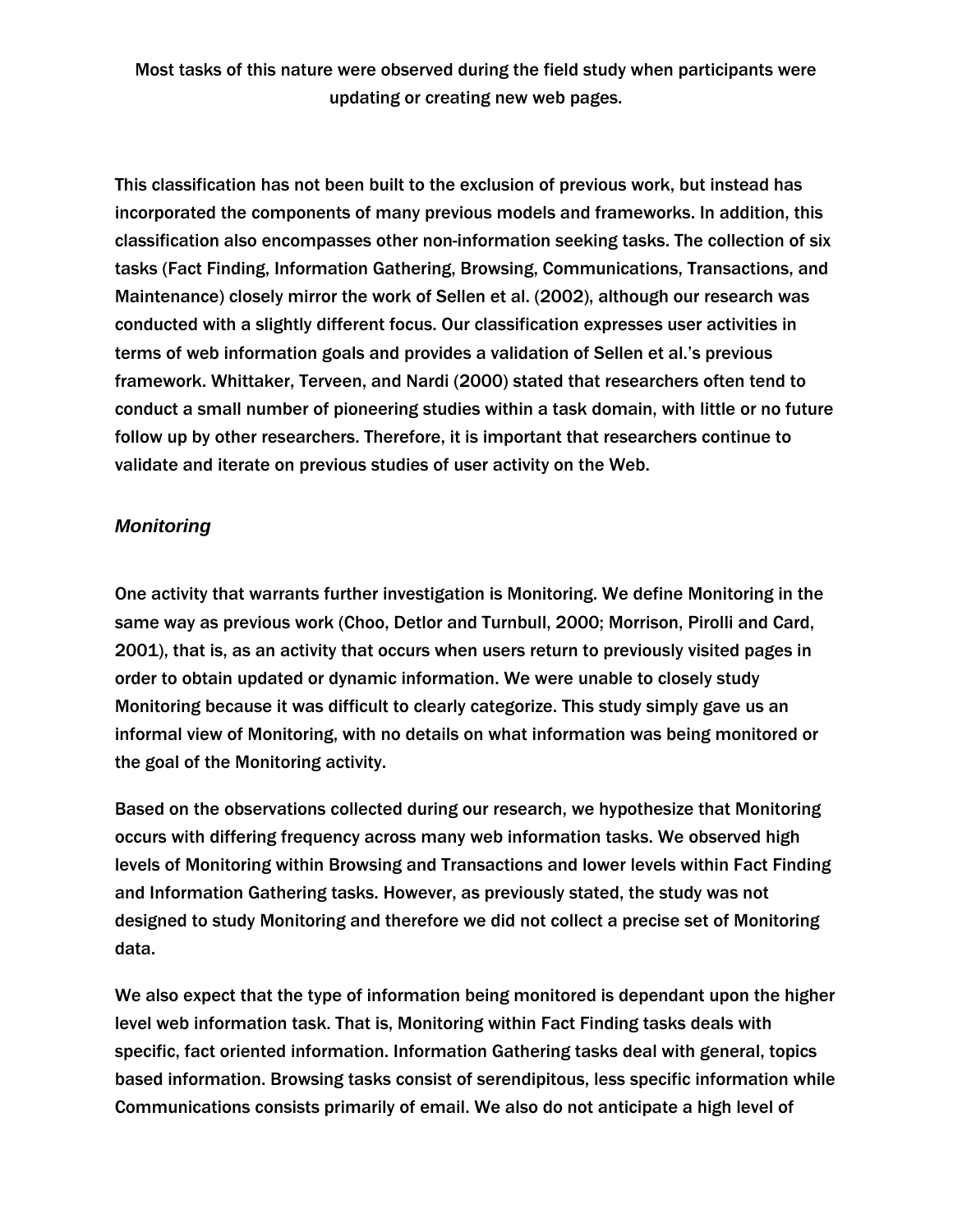Monitoring within Transactions as they consist primarily of online actions and form submissions.

We would like to further study whether Monitoring is in fact an independent information seeking task or simply an activity across all web information tasks. In order to do so, we plan to conduct a series of semi-structured interviews to further investigate users' Monitoring behaviour on the Web.

## **CONCLUSIONS AND FUTURE WORK**

We conducted a field study examining user activities on the Web. Based on the task descriptions and categorizations collected during the study, as well as previous work, we have developed a classification of web information tasks. This classification is based on three main web information goals: information seeking, information exchange, and information maintenance.

The eventual goal of this work is to build more effective tools to support users in their web usage. In order to so do, we must first characterize patterns of users' behaviour on the Web. That is, we need to gain a solid understanding of the types of tasks in which users engage on the Web. Future work will attempt to further understand how monitoring fits into the classification of web information tasks.

#### **ACKNOWLEDGMENTS**

This research is supported by Natural Sciences and Engineering Research Council of Canada (NSERC). We would like to thank the members of the WIFL and EDGE research labs. We are also grateful to the 21 participants who took part in the field study.

#### **References**

Belkin, N. J. (1980) Anomalous States of Knowledge as a Basis for Information Retrieval *The Canadian Journal of Information Science* 5: 133-143

Catledge, L. D. & Pitkow, J. E. (1995) Characterizing Browsing Strategies in the World-Wide Web *Proceedings of the Third International World-Wide Web Conference, Darmstadt, Germany* 1065 - 1073

Choo, C. W., Detlor, B. & Turnbull, D. (2000) Information Seeking on the Web: An Integrated Model of Browsing and Searching *First Monday* 5(2) http://firstmonday.org/issues/issues5\_2/choo/index.html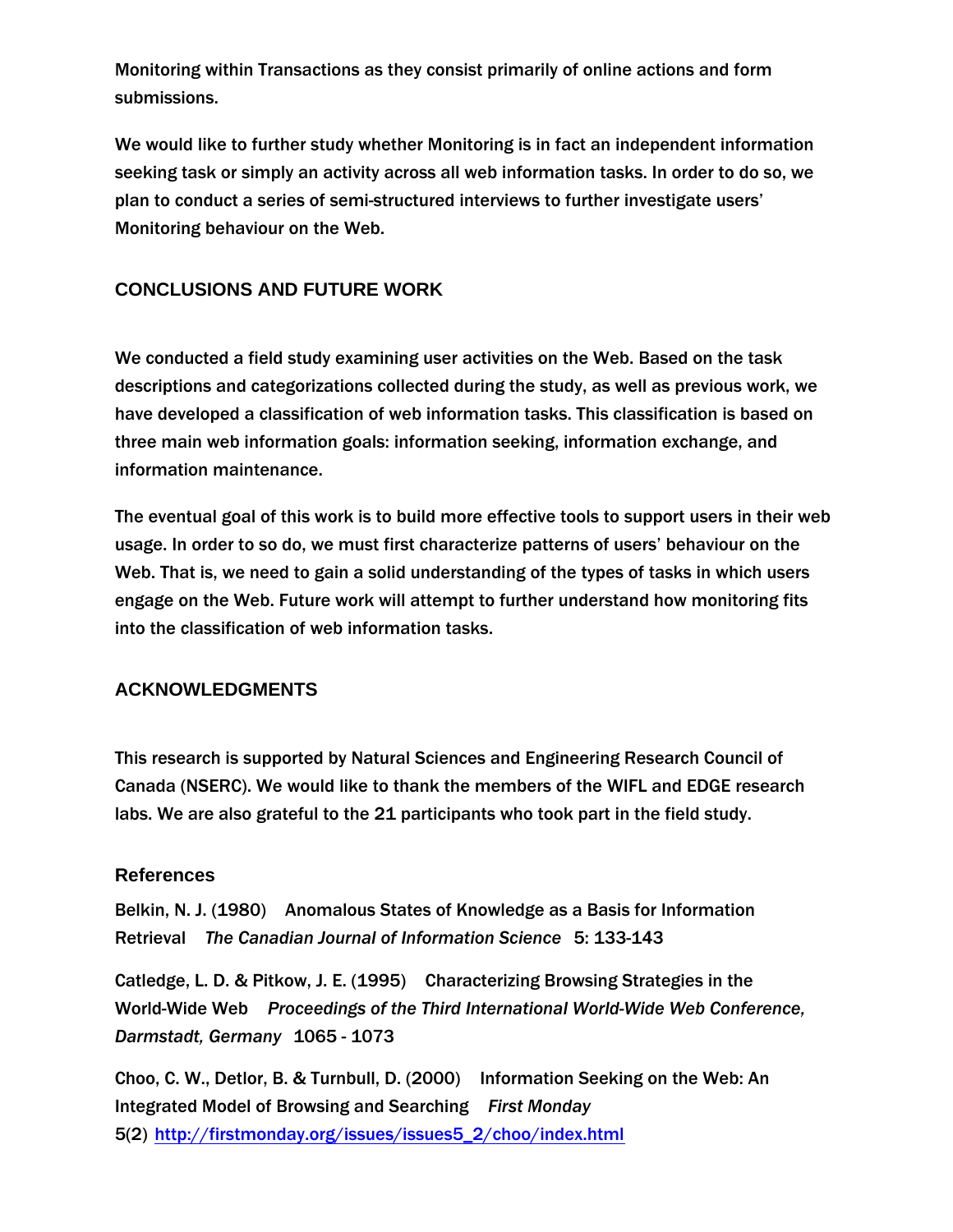Ellis, D. (1989) A Behavioural Approach to Information Retrieval System Design *Journal of Documentation* 45(3): 171-212

Ellis, D., Cox, D. & Hall, K. (1993) A Comparison of the Information Seeking Patterns of Researchers in the Physical and Social Sciences *Journal of Documentation* 49(4): 356-369

Fenstermacher, K. & Ginsburg, M. (2003) Client-Side Monitoring for Web Mining *Journal of the American Society for Information Science and Technology* 54(7): 625-637

Ford, N., Wilson, T. D., Foster, A., Ellis, D. & Spink, A. (2002) Information Seeking and Mediated Searching. Part 4. Cognitive Styles in Information Seeking *Journal of the American Society for Information Science and Technology* 53(9): 728-735

Hawkey, K. & Inkpen, K. (2005a) Privacy Gradients: Exploring Ways to Manage Incidental Information During Co-Located Collaboration *Proceedings of the CHI "05 Extended Abstracts on Human Factors in Computing System, Portland, OR* 1431 - 1434

Hawkey, K. & Inkpen, K. (2005b) Web Browsing Today: The Impact of Changing Contexts on User Activity *Proceedings of the CHI "05 Extended Abstracts on Human Factors in Computing System, Portland, OR* 1443 - 1446

Herder, E. & Juvina, I. (2004) Discovery of Individual User Navigation Styles *Proceedings of the Workshop on Individual Differences in Adaptive Hypermedia (Adaptive Hypermedia 2004), Eindhoven, The Netherlands*

Hölscher, C. & Strube, G. (2000) Web Search Behavior of Internet Experts and Newbies *Proceedings of the 10th International Conference on World Wide Web, Amsterdam, The Netherlands* 337-346

Kellar, M., Watters, C. & Shepherd, M. (2005) *A Field Study Characterizing Web-Based Information Seeking Tasks. Dalhousie University, Halifax, NS. Technical Report No. CS-2005-20*

Kellar, M., Watters, C., & Shepherd, M. (2006) The Impact of Task on the Usage of Web Browser Navigation Mechanisms *Proceedings of Graphics Interface 2006, Quebec City, Canada* 235-242

Kuhlthau, C. (1991) Inside the Search Process: Information Seeking from the User's Perspective *Journal of the American Society for Information Science and Technology* 42(5): 361-371

Marchionini, G. (1995) *Information Seeking in Electronic Environments* New York, NY, Cambridge University Press